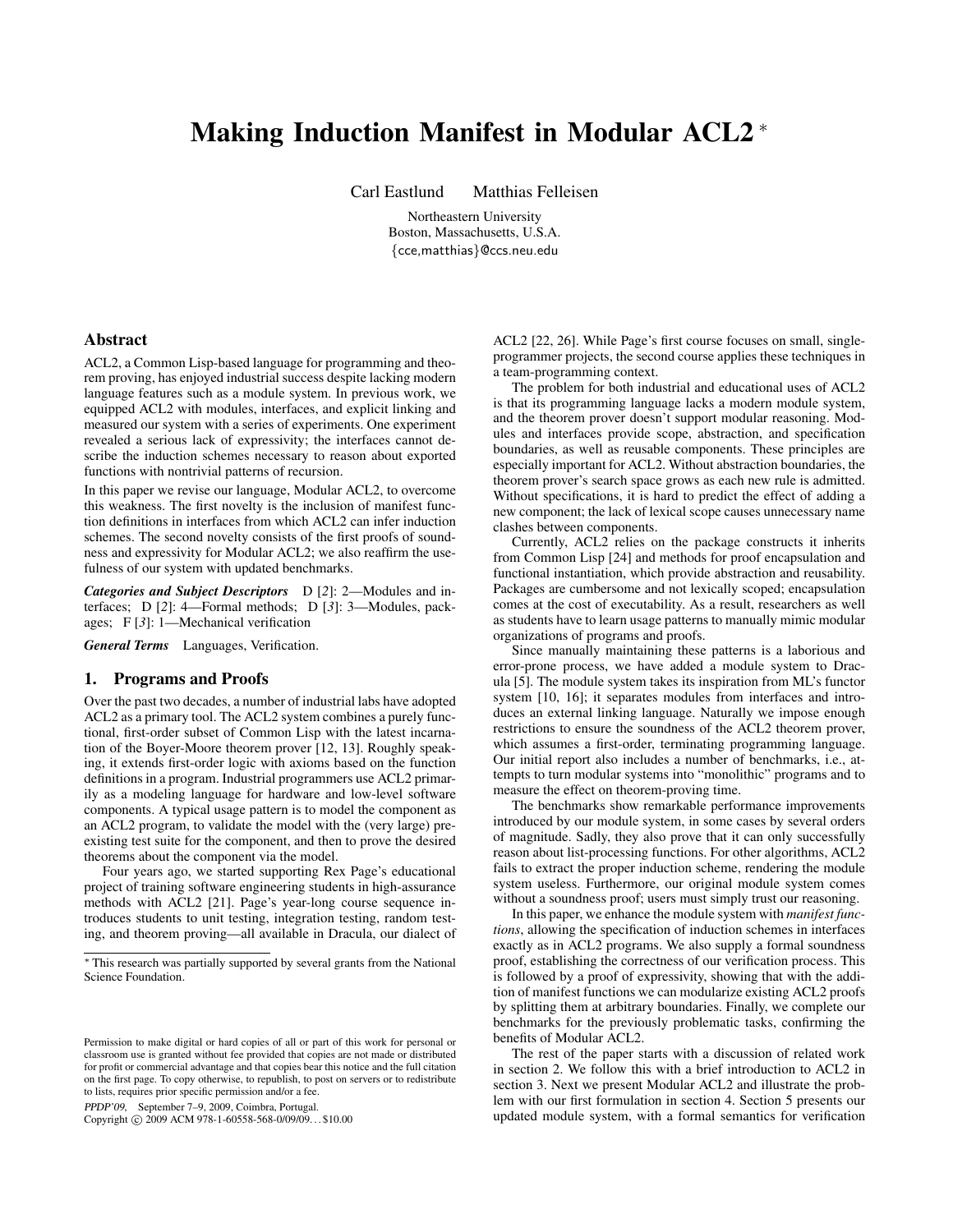and execution, followed by a proof of soundness in section 6. We describe our implementation and show updated benchmarks in section 7 and finally present our conclusions in section 8.

# 2. Related Work

The design space of modules with explicit specifications and external linking has been well-explored. The literature begins with Modula-2 [27], and includes more recent developments such as the ML module system [10, 16], PLT Scheme units [9, 19], and mixin modules [4]. These systems introduce a variety of features, including higher-order and first-class modules, recursive linking, and opaque, translucent, and transparent specifications.

It is well-known that theorem provers impose somewhat different requirements on module systems than regular programming languages. The simplest modular constructs for theorem provers include Isabelle's locales [11], Coq's sections [25], and the "little theories" of IMPS [6]. These are little more than lightweight scope and abstraction mechanisms; they can be used to separate parts of a proof, and their abstract local definitions can be instantiated to extract variations on their exports. So long as the underlying logic can express higher order abstractions, these systems do not extend its expressivity, but instead provide syntactic convenience.

Extended ML (EML) [23] equips SML [18] with logical properties and a verification semantics. The language is designed around a methodology of beginning with an abstract specification and refining it step-by-step to a concrete implementation. EML allows the user to supply the term "?" for any type, value, or structure (module), representing a component whose implementation is deferred but assumed correct. This allows a top-down development style in which there may be no executable implementation until the very end, but individual proof fragments can be checked along the way.

Coq [2, 1] inherits aspects of the ML module system and enriches it with a language of logical specifications. These are expressive enough to describe the specific implementation of a term (value or type), much like the manifest type specifications of ML. In turn, manifest type specifications allow the client of a specification to reason about the precise definition of an imported term.

Our module system for ACL2 inherits many aspects of these prior systems and builds on them. We use modules with external, hierarchical linking specifications much like units in PLT Scheme, implicit merging of abstract and concrete definitions when linking from mixin modules, and external, translucent interfaces combining opaque and transparent (manifest) specifications in the manner of ML. Modular ACL2 also supports a top-down development process for ACL2, similar to Extended ML. The introduction of parameterized components allows low-level details to be left as an abstract import while high-level parts of the proof are developed.

Furthermore, our system provides higher-order, instantiable abstractions much like locales, sections, "little theories", and the functors of ML-like systems. Unlike other theorem provers, ACL2 does not express higher-order abstractions natively. We have to synthesize a method for expressing, verifying, and instantiating abstract proofs within a first-order logic.

Our new version of Modular ACL2 shares with Coq the power to provide concrete specifications to express induction schemes at module boundaries. These specifications play a greater pragmatic role in ACL2 than in Coq; in our system, they are the only way to express induction schemes, while in Coq induction schemes can be constructed manually in explicit proofs.

Modular ACL2 does not permit recursive linking as in PLT Scheme units; introducing new recursion in compound modules might invalidate termination proofs. Our language also does not support nested modules as in ML structures, tagged imports and exports as in units, or a host of other possible operations on interfaces and modules. These limit the possibilities for compound (defun setp (xs) (no-duplicatesp-equal xs)) (defun add  $(x \times s)$  (add-to-set-eql  $x \times s$ ))

```
(defun add-all (xs ys)
   (cond ((endp xs) ys)
           ((\text{consp xs}) (\text{add (car xs)} (\text{add-all} (\text{cdr xs}) \text{ys})))))(defthm add-preserves-setp
   (implies (setp xs)
             (setp (add \times xs))))(defthm add-all-preserves-setp
   (implies (and (true-listp xs) (setp ys))
             (setp (add-all xs ys))))
```
(add-all (list 1 2 3) (list 2 3 4))



modules; for instance, a module may not include two implementations of a single interface. These features represent future directions for improvement.

# 3. Theorem Proving with ACL2

As far as this paper is concerned, an ACL2 program consists of a sequence of function definitions, conjecture statements, and expressions. Function definitions may be recursive, but may not have forward references. A conjecture is a named expression with free variables. Lastly, an expression applies primitive operations and previously-defined functions to atomic and compound values.

In its default "logic mode", the ACL2 theorem prover attempts to *admit* each term, verifying its soundness before adding it to the database of logical rules and proceeding to the next term. Functions must be proved terminating for all possible inputs; conjectures must be established as theorems. Expressions have no logical obligations; they are simply run.

ACL2 also has a more efficient "program mode" that ignores proof obligations and runs terms unconditionally.

Figure 1 shows a short ACL2 program defining a finite set representation (setp) and functions to add one or more elements to a set (add and add-all). The program also states conjectures that add and add-all preserve the set representation.

To admit this program, ACL2 first verifies that setp, add, and add-all terminate for all possible inputs. The proofs for the nonrecursive functions setp and add are trivial. For add-all, ACL2 uses its recursive structure to construct an induction scheme, which it then proves well-founded. The theorem prover records this scheme with the definition of add-all.

ACL2 finishes the proof by checking that add-preserves-setp and add-all-preserves-setp are true for all value assignments to their free variables. It verifies add-preserves-setp based on the rules for the two built-ins: add-to-set-eql and no-duplicatespequal. The proof of add-all-preserves-setp demands inductive reasoning about add-all. To this end, ACL2 applies the induction scheme stored with add-all.

Finally, ACL2 runs add-all on the inputs (list 1 2 3) and (list 2 3 4). Based on the admitted theorems, we can trust the result not to duplicate 2 or 3.

Now the programmer has a working implementation of sets that may be integrated into larger programs. ACL2 provides several different tools toward this end: books, packages, encapsulation, and functional instantiation [15]. Each has its benefits, but also drawbacks: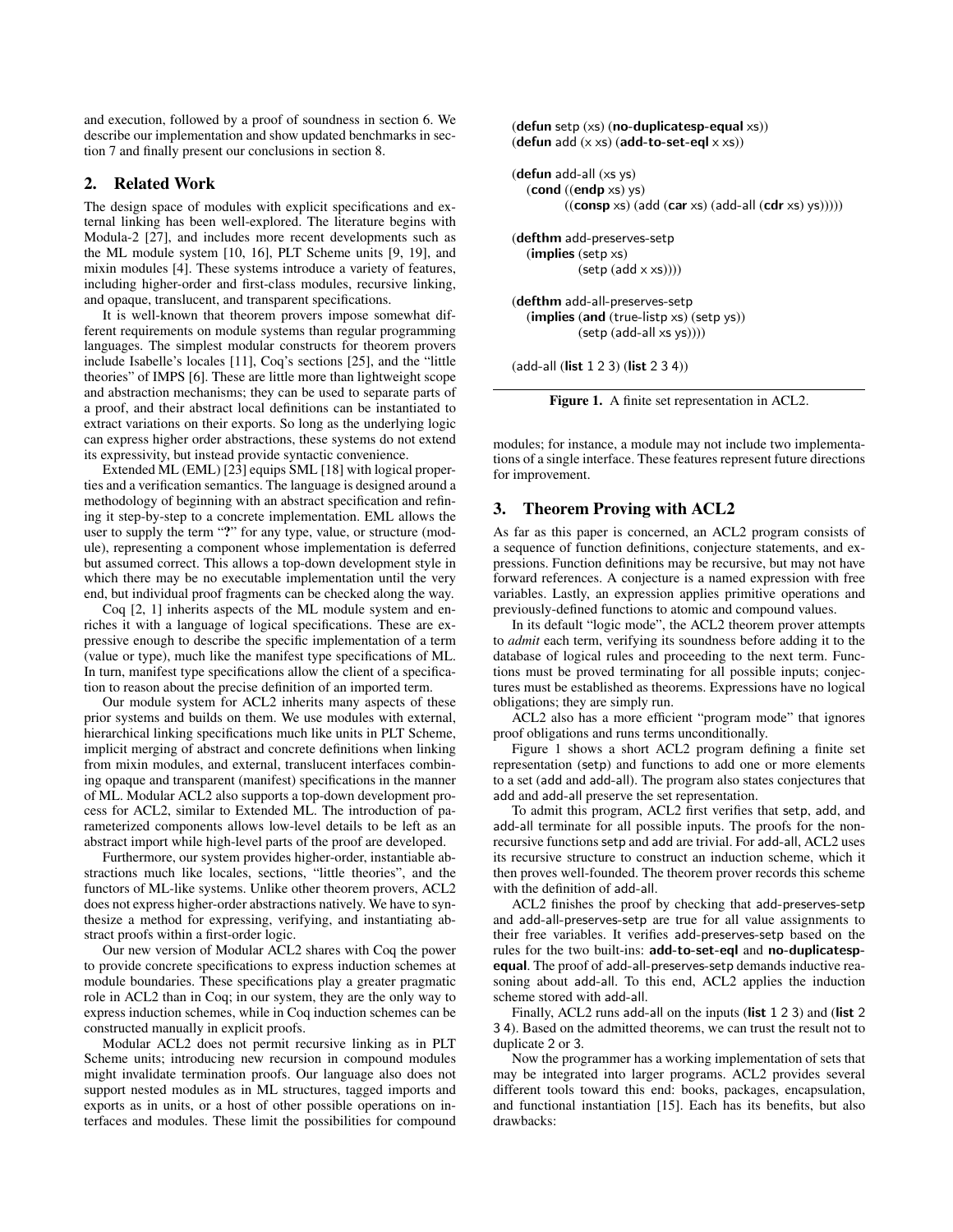- Books provide reusable components containing verified functions and theorems. Unfortunately, they also cause namespace clashes: all definitions are exported unless explicitly declared local. These conflicts are known to cause incompatibilities among books distributed with ACL2.
- The Common Lisp package system provides namespaces, but no scoping or abstraction mechanism [20]. Multiple books may still clash by using the same package. Packages also do not introduce a logical abstraction boundary; functions and theorems in one package are fully "visible" in another.
- Encapsulation allows "local" definitions whose names and logical rules are hidden from outside proofs. This provides scope and abstraction; however, there is no mechanism to write down an explicit specification of the exported definitions. Furthermore, local definitions cannot be run; one must sacrifice executability to gain abstraction. Finally, these abstractions cannot be built top-down; there must always be a "witness" instantiation to begin the proof.
- The "functional instantiation" mechanism can be used to connect proofs based on an encapsulation to executable code. Martín-Mateos et al. [17] demonstrate how to easily apply functional instantations to generic libraries; however, neither the instantiated theory nor its generated consequences have an explicit specification.
- The "top-down" proof style presented by Kaufmann [12] simulates specifications for abstract proofs via programming patterns. These specifications limit the rules and names exported from part of a proof. They are not reusable: multiple components with the same interface need separate specifications.

## 4. Modular Reasoning in ACL2

In a recent report [5], we presented a module system for ACL2, providing a consolidated system for specification, abstraction, and the management of namespaces and components.

Our new language, dubbed Modular ACL2, introduces interfaces and modules. *Interfaces* provide abstract specifications of functions, dubbed *signatures*, and theorems, dubbed *contracts*. *Atomic modules* supply implementations for one or more interfaces, possibly based on other interfaces. *Compound modules* link together multiple modules, using the implementations of one to satisfy the assumptions of another. Modules with no further assumptions may be *invoked*; their exported functions may be called by external expressions.

The finite-set example can be rewritten as a Modular ACL2 program in which add and add-all are specified and implemented separately; see figure 2. The program starts with two interfaces. The first, IOne, specifies setp and add with *signatures* describing their name and arity. It states add-preserves-setp as a *contract* constraining the signatures above. The second interface, IMany, is an *extension* of IOne; equivalently, IOne is a *dependency* of IMany. This allows contracts in IMany to refer to signatures from IOne, and obligates implementations of IMany to include some implementation of IOne. The extension declaration is followed by a signature for add-all and the contract add-all-preserves-setp, which constrains setp (from IOne) and add-all.

Two atomic modules follow the interfaces. The module Many *imports* the interface IOne; subsequent definitions may refer to setp and add. In turn, Many defines add-all and exports IMany.

The module One *exports* the interface IOne. This supplies the functions setp and add as implementations of IOne's signatures, and obligates them to satsify the contract add-preserves-setp.

Next, the program constructs OneOrMany by *linking* together One and Many. This yields a module with One's implementations

```
(interface IOne
  (sig setp(xs))(sig add (x xs))(con add-preserves-setp
     (implies (setp xs)
               (setp (add x xs))))(interface IMany
  (extend IOne)
  (sig add-all(xs ys))(con add-all-preserves-setp
     (implies (and (true-listp xs) (setp ys))
              (setp (add-all xs ys)))))
(module Many
  (import IOne)
  (defun add-all (xs ys)
     (cond ((endp xs) ys)
            ((\text{consp xs}) (\text{add} (\text{car xs}) (\text{add-all} (\text{cdr xs}) \text{ys}))))(export IMany))
(module One
  (defun setp (xs) (no-duplicatesp-equal xs))
  (defun add (x \times s) (add-to-set-eql x \times s))
  (export IOne))
(link OneOrMany (One Many))
(invoke OneOrMany)
(add-all (list 1 2 3) (list 2 3 4))
```
Figure 2. A finite set representation in Modular ACL2.

of setp and add and Many's implementation of add-all. The new module does not rely on any imports.

Finally, the program *invokes* OneOrMany, which makes setp, add, and add-all available globally. Hence, the final expression has the same meaning as in the monolithic program of figure 1.

Our model of Modular ACL2 comes with a two-pronged semantics: one side produces proof obligations for each atomic module, and the other produces an executable program from the modules invoked at the top level. A program is considered to be verified if the obligations of each atomic module can be proved in separate ACL2 sessions. The theorem prover must be restarted after each module to erase the assumptions based on its imports. The executable program comprises the definitions from all linked and invoked modules; these are run in ACL2's program mode to avoid redundant proof efforts. Soundness follows from an argument that if ACL2 verifies the atomic modules' obligations, they hold for the executable form of the program (even though ACL2 might not find their proofs in logic mode).

A few experiments with verification in Modular ACL2 demonstrate its ability to provide abstraction and reusability. In a variant of Moore's graph search case study [12], we specify the graph representation and search algorithm separately, and verify two implementations of each. In another, we verify properties of a simple video game called "Worm".

The third experiment reveals a significant drawback of the language. The experiment specifies the equivalence of two interpreters via four interfaces, shown partially in figure 3. The problem is that our interfaces can express functions (as signatures) and theorems (as contracts), but they cannot specify induction schemes.

The ILanguage interface provides a representation for expressions, recognized by the predicate expr-p. An expression may be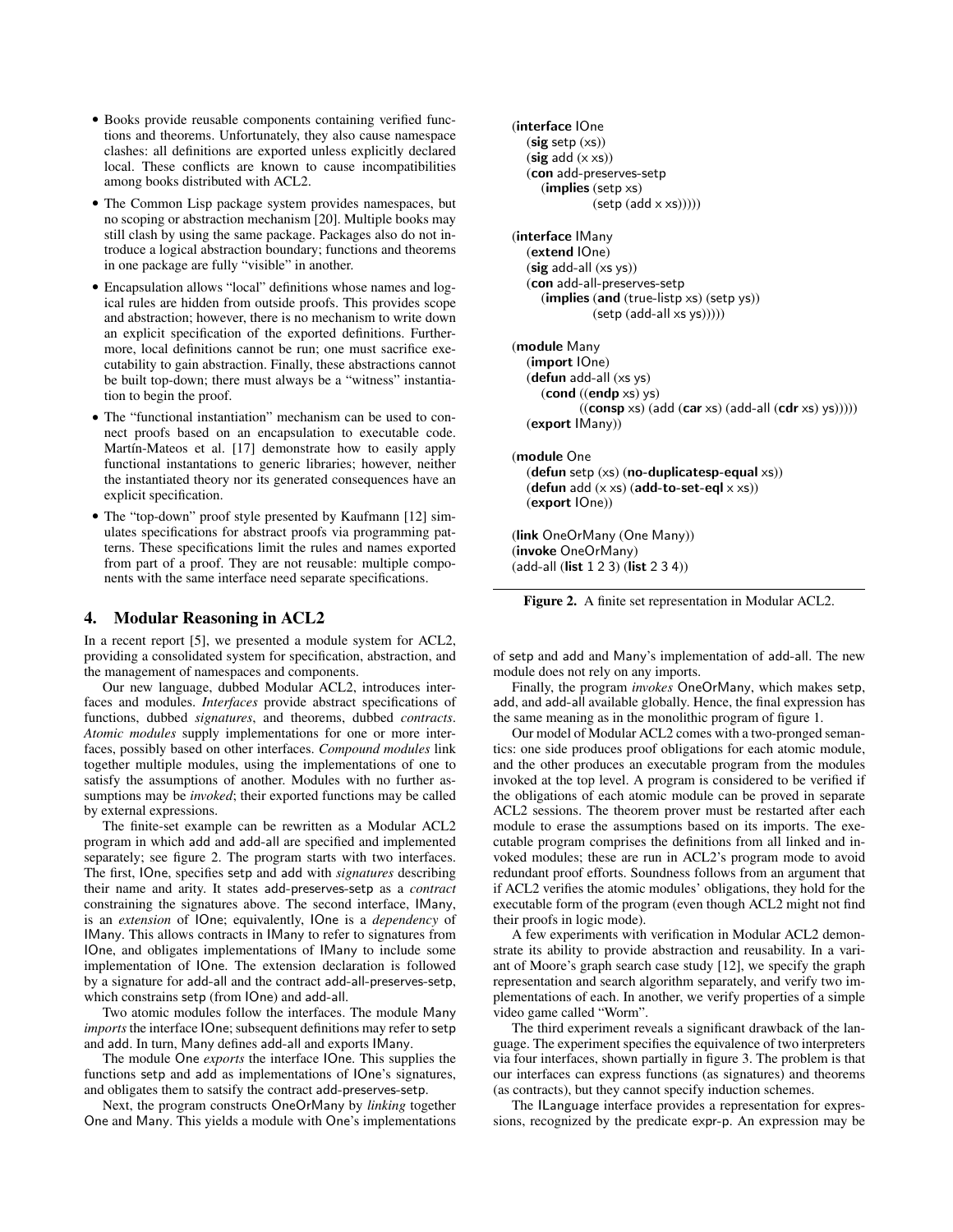```
(interface ILanguage
  (sig expr-p(x)). . . more predicates, constructors, and selectors . . .
  (con expr/calc
     (iff (and (op-p o) (expr-p l) (expr-p r))(exp-p (calc o | r))))(con expr/integer
     (iff (and (expr-p e) (not (calc-p e)))(integerp e)))
  . . . more contracts about expr-p, calc-p, and op-p. . .)
```
(interface ISmallStep (extend ILanguage) (sig single-step (e)) (con single-step-plus (implies (and (integerp l) (integerp r)) (equal (single-step (calc '+ l r))  $(+1r)$ ))) *. . . more contracts about* single-step*. . .* (sig step-all (e)) (con step-all-calc (implies (calc-p e) (equal (step-all e) (step-all (single-step e))))) *. . . more contracts about* step-all*. . .*)

```
(interface IBigStep
  (extend ILanguage)
  (sig evaluate (e))
  (con evaluate-plus
     (equal (evaluate (calc '+1r))
            (+ (evaluate l) (evaluate r))))
  . . . more contracts about evaluate. . .)
```

```
(interface IEquivalence
  (extend ILanguage ISmallStep IBigStep)
  (con step-all=evaluate
     (implies (expr-p e)
              (equal (step-all e) (evaluate e)))))
```
Figure 3. Excerpts from interfaces in the interpreter experiment.

an integer or a "calculation" recognized by calc-p. A calculation applies an operator (recognized by op-p) to left and right operands.

A reduction semantics for the language is specified by ISmall-Step. It describes a single-step function on expressions that reduces one calculation on integers at a time and a step-all function that performs single-step until no calculations remain.

We describe recursive evaluation in IBigStep, extending ILanguage with a function that yields an integer for each expression.

In IEquivalence, we extend ILanguage, ISmallStep, and IBig-Step. Then we state the claim that step-all and evaluate produce the same result when given an expression satisfying expr-p. The module system guarantees that the implementation of an interface shares the implementation of its (transitive) dependencies, so we may rely on step-all, evaluate, and the step-all=evaluate contract to use the same definition of expr-p.

These interfaces implicitly introduce two patterns of recursion: traversing an expression and reducing an expression to a value. The proof of step-all=evaluate must reason inductively about both. ACL2 allows various annotations on conjectures that choose from or combine known induction schemes; however, a new scheme can only be introduced by a complete function definition. Because the relevant function definitions are in other modules, we found it necessary to duplicate the expr-p and step-all functions in the module implementing IEquivalence, prove them equal to the imported version, and reason from the duplicates.

In general, this problem arises whenever a program introduces a pattern of recursion, whether it is a data structure (as with expr-p) or an algorithm (as with step-all), and the function definition lies in a different module from a proof that uses it. Our other experiments use lists and list traversal for all their inductive definitions. ACL2 can therefore use its built-in induction schemes regardless of module boundaries. Proofs using other data structures or non-structural recursion (e.g., quicksort) must introduce new induction schemes to support reasoning across module boundaries.

# 5. Manifest Functions: Induction Across Boundaries

This section presents our revision of Modular ACL2. It starts with a description of the design space for manifest functions, followed by two separate semantics: one for verification and one for execution.

## 5.1 Language Design

To express induction schemes for abstraction boundaries, we introduce *manifest functions* into interfaces. In addition to signatures, contracts, and dependencies, interfaces may now express functions with a name, argument list, and body expression that may refer to other manifest functions and opaque function signatures. These specifications supply an exporting module with a function definition that must be proved terminating, and allow an importing module to use the resulting logical rules: the body of the function and its attending induction scheme, if any. Any opaque signatures to which the manifest function refers remain abstract. Thus, interfaces as a whole are *translucent*, analogous to the ML signatures of Harper and Lillibridge [10].

The design of manifest functions is motivated by ACL2's method of inferring induction schemes from functions. A manifest function provides exactly the definition ACL2 needs for inference. An alternate design might allow users to specify induction schemes abstractly. The verification process for Modular ACL2 would still have to synthesize a function definition to communicate the scheme to the theorem prover. Manifest functions avoid this extra step, thus simplifying the correlation between Modular ACL2 code and verified ACL2 code. Users wishing to separate induction schemes from program behavior can export "dummy" manifest functions with appropriate recursive structure but trivial output, e.g., returning nil in all clauses. The resulting induction scheme can be used in other modules to reason about other functions, even abstract ones introduced by signatures.

The new grammar of Modular ACL2 is shown in figure 5. It extends the core grammar of ACL2 in figure 4. Keywords are set in **bold** and nonterminals in *italics*. We write  $\overrightarrow{X}$  to denote a sequence of terms of the form  $X$  or a set when order is insignificant. A sequence of length *n* is written  $\overline{X}^n$ .

| proq             | $=$ | term.                                  |
|------------------|-----|----------------------------------------|
| <i>term</i>      | $=$ | $defn \mid expr$                       |
| $\det$           | $=$ | $dfun \mid dthm \mid dstub \mid dskip$ |
| $d$ fun          | $=$ | (defun $f(\vec{x})$ expr)              |
| d <sub>thm</sub> | $=$ | (defthm $f$ expr)                      |
| $\,dx\nub$       | $=$ | (defstub $f(\vec{x})$ ) t)             |
| $\,dskip$        | $=$ | (skip-proofs $defn)$                   |

Figure 4. The core grammar of ACL2.

ACL2 programs consist of a sequence of definitions and expressions. Definitions may be functions, conjectures, or stubs, which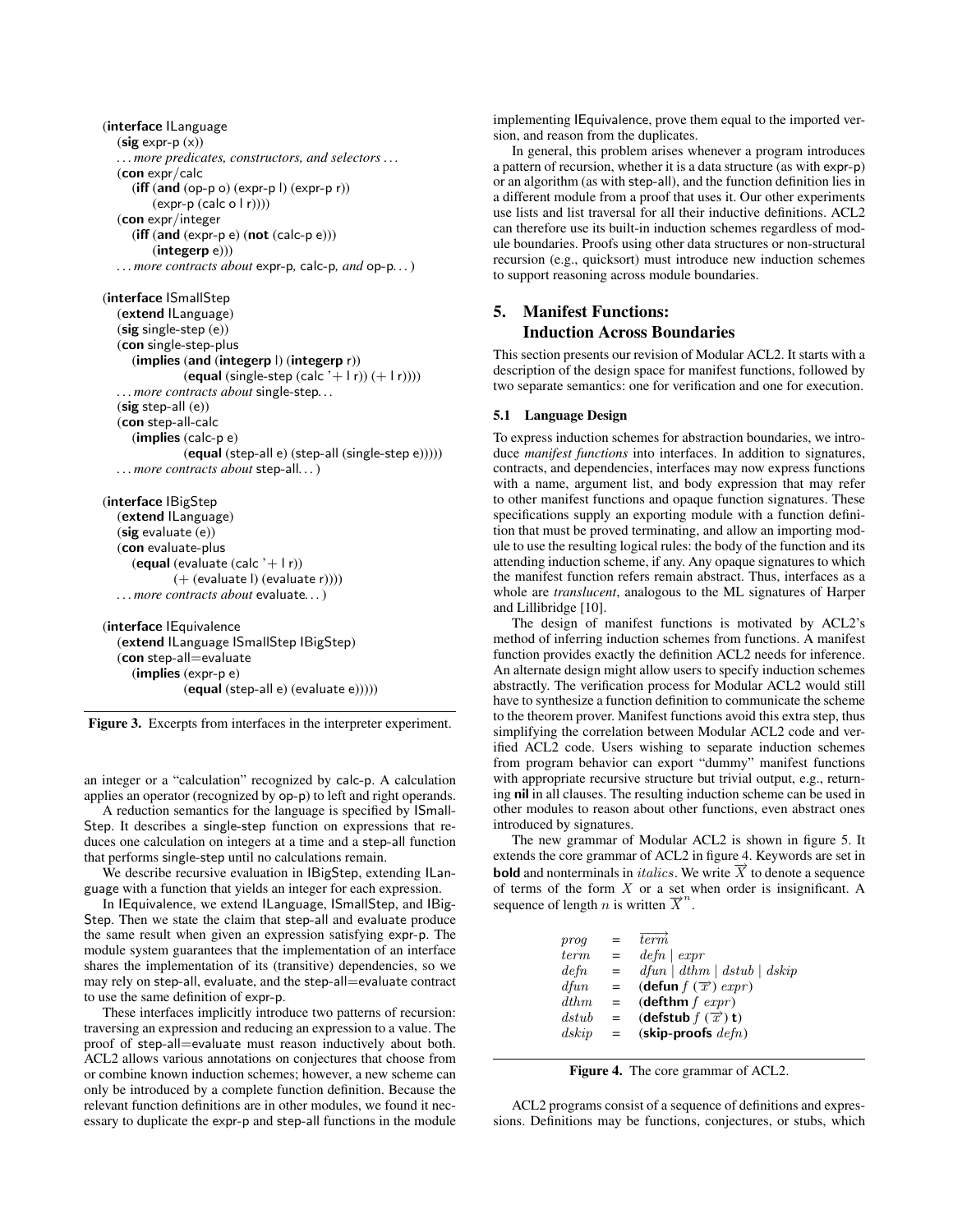provide a function name and arity but no implementation. Definitions may be wrapped in skip-proofs, which informs the theorem prover to admit them without proof.<sup>1</sup> ACL2 includes two variable namespaces: one for functions and conjectures  $(f)$  and another for function parameters and local variables  $(x)$ .

| $if c \mid mod \mid link \mid inv \mid expr$ |
|----------------------------------------------|
|                                              |
|                                              |
|                                              |
|                                              |
|                                              |
|                                              |
|                                              |
|                                              |
|                                              |
|                                              |
|                                              |
|                                              |
|                                              |
|                                              |
|                                              |
|                                              |

Figure 5. The grammar of Modular ACL2.

Modular ACL2 programs (mprog) consist of a sequence of components. A component may be an interface, atomic module, compound module, module invocation, or top level expression. Interfaces and modules come with names; an interface contains a sequence of specifications; an atomic module contains a sequence of body terms; and a compound module is constructed based on the names of two constituent modules.

An interface may specify manifest functions, opaque signatures, contracts, or dependencies. A manifest function exposes the actual implementation of a function, including a name, argument list, and body expression. An opaque signature provides only a name and argument list. A contract has a name and a logical claim. Other interfaces may be extended by name, thus introducing a dependency.

The body of a module may include definitions, imports, and exports. Imports and exports name an interface and provide a sequence of renamings that map function names in the interface to function names inside the module. Imports provide a set of specifications that the module may rely on; exports describe a set of specifications that the module satisfies. Since manifest functions are defined in interfaces, an exporting module need not define them internally; the export clause implicitly defines the function, and subsequent definitions in the module may refer to it.

Compound modules are linked *nominally* in Modular ACL2. Any names joined between two modules by linking must be imported and exported via the same interface. This ensures the "consumer" module assumes precisely those contracts about its imports that the "producer" module ensures.

For the purposes of this paper, we put further syntactic restrictions on Modular ACL2 programs. An interface must explicitly extend all its transitive dependencies. A module must explicitly import or export all transitive dependencies of its imports and exports. Each import and export must provide explicit internal names for all functions and theorems from the relevant interface. These restrictions simplify verification and compilation, but complicate programming. We therefore assume a surface syntax without these restrictions and an elaboration process which synthesizes the implicit (interface ILanguage

*. . . signatures except for* expr-p*. . .*

```
(fun expr-p (v)
   (cond ((integerp v) t)
          ((calc-p v) (and (op-p (calc-op v))(expr-p (calc-left v))
                            (expr-p (calc-right v))))))
. . . contracts about calc-p and op-p. . .)
```

```
(interface ISmallStep
  (extend ILanguage)
  (sig single-step (e))
  (con single-step-plus
     (implies (and (integerp l) (integerp r))
               (equal (single-step (calc '+ l r)) (+1r))))
    . . . more contracts about single-step. . .
   (fun step-all (e)
      (cond ((integerp e) e)
             ((calc-p e) (step-all (single-step e))))) )
```
Figure 6. Excerpts from modified interpreter interfaces.

dependencies, imports, exports, and names, though for brevity's sake we do not present them.

In this system, we can reformulate the interpreter example from the preceding section (see figure 3) with manifest functions. Figure 6 shows the modified portions of the interfaces. In ILanguage, the signature and contracts for expr-p are replaced by a manifest function definition. This definition adds to the previous version an induction scheme for traversing an expression through the operands of a calculation. A module exporting this new interface must ensure that the calc-left and calc-right of a calculation are smaller than the original expression, and a module importing it may reason with the new induction scheme.

Similarly, we replace the step-all signature and related contracts in ISmallStep with a manifest function definition. This establishes an induction scheme for reducing a calculation step-by-step to an integer. An exporting module must ensure that step-all terminates, i.e., that single-step brings an expression closer to a final result. Importing modules may then reason about the (finite) reduction sequence of an expression.

Now the proof of step-all=evaluate completes immediatly. It uses the manifest function definitions of step-all and expr-p to reason inductively about step-all and evaluate, respectively.

#### 5.2 Verifying Modules

Programs in Modular ACL2 are verified by extracting proof obligations for each atomic module and submitting them to a new session of the ACL2 theorem prover. If ACL2 admits each set of proof obligations, the entire modular program is verified, including the compound modules. We formalize this process in figures 7 and 8.

For the verification semantics, we introduce two kinds of environments: interface environments  $(\Gamma_i)$  and renaming environments  $(\Gamma_r)$ , represented as sequences whose elements may be looked up by name, i.e., the first f appearing syntactically. Figure 8 defines substitution on (Modular) ACL2 terms.

The main judgment in the verification of modular programs is  $\vdash_p mprog$ , meaning that the program's components can be verified by ACL2. This is defined in terms of  $\Gamma_i \vdash_c \overline{comp}$ , meaning that the components can be verified in the context of additional interfaces, and  $\vdash_s$  prog, meaning that ACL2 verifies the program. We defer the definition of this judgment until section 6.

<sup>&</sup>lt;sup>1</sup> The skip-proofs form may admit unsound conjectures, and is usually reserved for intermediate stages of proof development. See section 5.2.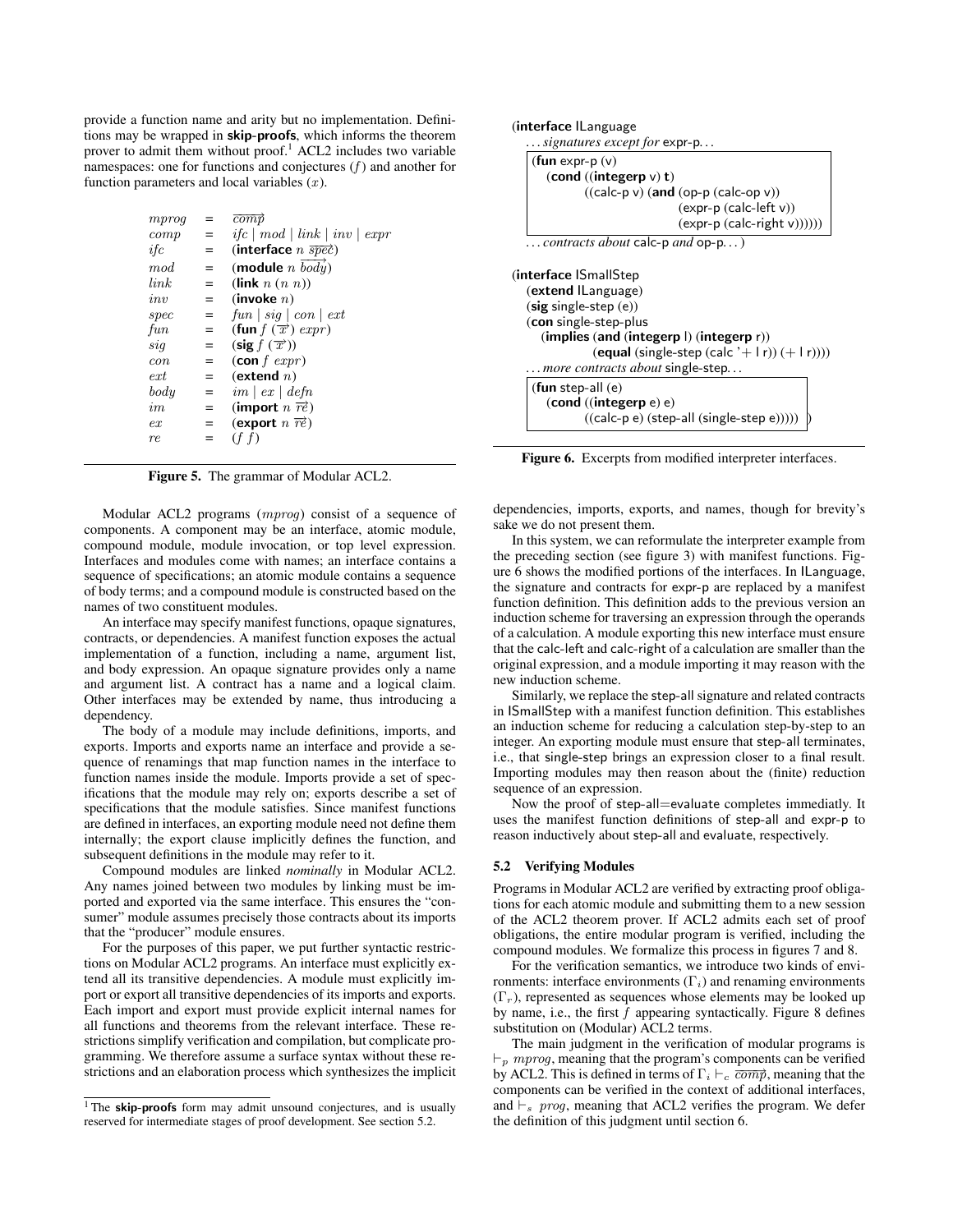| PEMPROG<br>$\epsilon \vdash_c mprog$<br>$\vdash_p mprog$                      | PFCOMP <sub>0</sub><br>$\Gamma_i \vdash_c \epsilon$ | <b>PFCEXPR</b><br>$\Gamma_i \vdash_c \overline{comp}$<br>$\Gamma_i \vdash_c \exp r \overline{comp}$ | <b>PFIFC</b><br>$\Gamma_i$ if $c \vdash_c \overline{comp}$<br>$\Gamma_i \vdash_c \textit{ifc } \overrightarrow{comp}$ |
|-------------------------------------------------------------------------------|-----------------------------------------------------|-----------------------------------------------------------------------------------------------------|-----------------------------------------------------------------------------------------------------------------------|
| <b>PFMOD</b>                                                                  |                                                     | <b>PFLINK</b>                                                                                       | <b>PFINV</b>                                                                                                          |
| $\vdash_s$ obligations( $\Gamma_i$ , mod) $\Gamma_i \vdash_c \overline{comp}$ |                                                     | $\Gamma_i \vdash_c \overline{comp}$                                                                 | $\Gamma_i \vdash_c \overline{comp}$                                                                                   |
| $\Gamma_i \vdash_c mod \overline{comp}$                                       |                                                     | $\Gamma_i \vdash_c link \overline{comp}$                                                            | $\Gamma_i \vdash_c inv \overline{comp}$                                                                               |

| obligations : $\Gamma_i$ , $mod \rightarrow prog$<br><i>obligations</i> ( $\Gamma_i$ , (module <i>n</i> $\overrightarrow{body}$ ))<br>$=$ verify( $\Gamma_i$ , body) | verify : $\Gamma_i$ , body $\rightarrow$ defn<br>verify( $\Gamma_i$ , defn)                                                                                                                                                                                                                            | $=$ defn<br>verify( $\Gamma_i$ , (import $n(\overrightarrow{f_1 f_2}))$ ) = assume(spec)[ $\overrightarrow{f_1 = f_2}$ ] where $\Gamma_i(n)$ = (interface $n \overrightarrow{spec}$ )<br>verify( $\Gamma_i$ , (export $n(\overrightarrow{f_1 f_2}))$ ) = assert(spec) $ \overrightarrow{f_1} = \overrightarrow{f_2} $ where $\Gamma_i(n)$ = (interface $n \overrightarrow{spec}$ ) |  |
|----------------------------------------------------------------------------------------------------------------------------------------------------------------------|--------------------------------------------------------------------------------------------------------------------------------------------------------------------------------------------------------------------------------------------------------------------------------------------------------|------------------------------------------------------------------------------------------------------------------------------------------------------------------------------------------------------------------------------------------------------------------------------------------------------------------------------------------------------------------------------------|--|
| assume : $spec \rightarrow \overrightarrow{term}$<br>assume((sig $f(\vec{x}))$ )<br>assume((con $f$ expr))<br>assume((extend $n$ ))                                  | assume((fun $f(\vec{x})$ expr)) = (skip-proofs (defun $f(\vec{x})$ expr))<br>$=$ (defstub $f(\vec{x})$ ) t)<br>$=$ (skip-proofs (defthm $f\,expr)$ )<br>$=$ $\epsilon$                                                                                                                                 | assert : $spec \rightarrow \overrightarrow{term}$<br><i>assert</i> ((fun $f(\vec{x})$ expr)) = (defun $f(\vec{x})$ expr)<br>assert((sig $f(\overrightarrow{x}))$ )<br>$=$ $\epsilon$<br>$assert((\textbf{con} f \; expr))$<br>$=$ (defthm $f$ expr)<br>assert((extend n))<br>$=$ $\epsilon$                                                                                        |  |
| $\cdot \cdot = \cdot  : body, f, f \rightarrow body$                                                                                                                 | (defun $f(\vec{x})$ expr) $[f_1=f_2]$ = (defun $f[f_1=f_2](\vec{x})$ expr $[f_1=f_2]$ )<br><b>(defthm</b> $f \, expr$ )[ $f_1 = f_2$ ] = <b>(defthm</b> $f[f_1 = f_2] \, expr[f_1 = f_2]$ )<br>$(\text{defstub } f(\vec{x}) \text{ t})[f_1 = f_2] = (\text{defstub } f[f_1 = f_2](\vec{x}) \text{ t})$ | (skip-proofs $defn[f_1=f_2] = (skip-1)$ proofs $defn[f_1=f_2]$ )<br>(import $n(\overrightarrow{f_3 f_4})[f_1 = f_2] = ($ import $n(\overrightarrow{f_3 f_4[f_1 = f_2]}))$<br>(export $n(\overrightarrow{f_3 f_4})[f_1 = f_2] = ($ export $n(\overrightarrow{f_3 f_4[f_1 = f_2]}))$                                                                                                 |  |

Figure 8. Metafunctions for Modular ACL2 verification.

Atomic modules entail proof obligations that must be verified by ACL2, constructed by the obligations metafunction. Compound modules entail the proof obligations of their combined exports, given the assumption of their combined imports except those resolved by linking. These obligations are fulfilled by their components when verified separately. Each constituent module entails a proof of its own exports; nominal interface linking ensures that the "producer" module's obligations include precisely those assumptions of the "consumer" module that are discharged by linking. Thus, compound modules do not contribute proof obligations beyond those of their constituents. Interfaces only generate proof obligations insofar as they contribute to atomic modules that import or export them; module invocations and top-level expressions are for execution only and do not generate proof obligations at all.

Each term in a module's body is translated to ACL2 definitions representing its logical meaning by the verify metafunction. An import becomes an assumption of a correct implementation of the named interface, constructed by the assume metafunction. Signatures are represented as stubs; manifest functions and contracts are represented as function and conjecture definitions wrapped in skipproofs. An export becomes a claim to be verified, constructed by the assert metafunction. Manifest functions and contracts map to function and conjecture definitions. In both imports and exports, an extend clause requires the enclosing module to import or export the extended interface as well. The extend clause inserts no definitions itself; the extended interface is instead translated separately.

#### 5.3 Verification Example

To illustrate the verification process, we construct proof obligations for the set representation from figure 2. To verify this program, we must establish the correctness of two modules: Many and One. We ignore for this example the syntactic restriction that all imports and exports require explicit renaming.

First we verify Many. The assume metafunction converts the specifications of IOne into stubs for the imported signatures and an assumption that they satisfy add-preserves-setp. Then we include add-all and finally use assert to construct a conjecture that the definitions satisfy add-all-preserves-setp.

```
(defstub setp (xs) t)
(defstub add (x \times s) t)
(skip-proofs
 (defthm add-preserves-setp
    (implies (setp xs)
               (setp (add \times xs))))(defun add-all (xs ys)
   (cond ((endp xs) vs)((\text{consp xs}) (\text{add (car xs)} (\text{add-all } (\text{cdr xs}) ys))))))
```
(defthm add-all-preserves-setp (implies (and (true-listp xs) (setp ys)) (setp (add-all xs ys))))

The last two definitions are directly from figure 1, while the first three are translations of the imported interface. This permits abstract reasoning about IOne within Many, as the theorem prover doesn't have implementations for setp or add.

Next we construct proof obligations for One. By the definitions of obligations and verify, we concatenate its internal definitions of setp and add with an assertion that add-all-preserves-setp holds. We apply the *assert* metafunction to construct the final definitions:

```
(defun setp (xs) (no-duplicatesp-equal xs))
(defun add (x \times s) (add-to-set-eql x \times s))
```

```
(defthm add-preserves-setp
  (implies (setp xs)
            (setp (add \times xs))))
```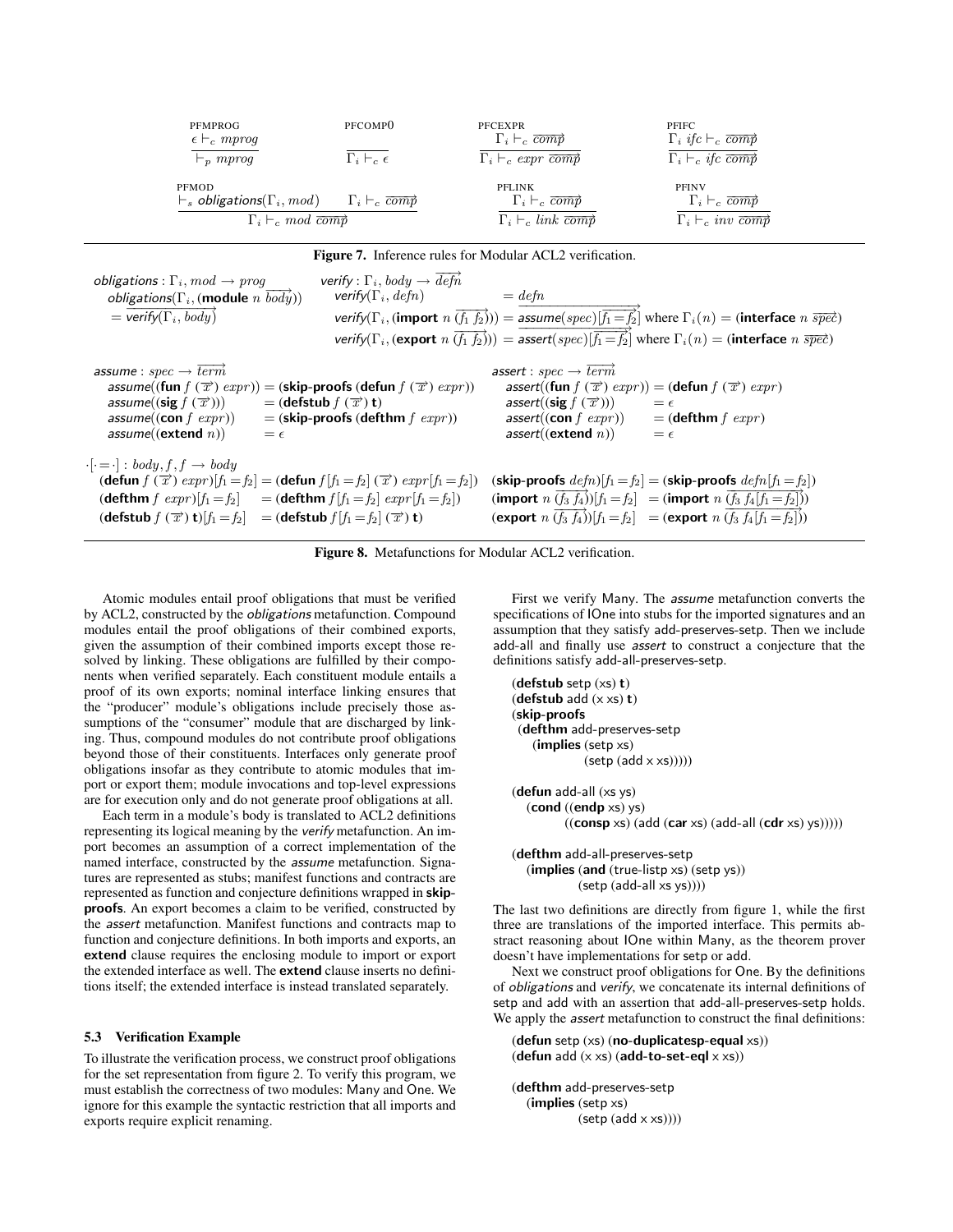| execute : $mprog \rightarrow prog$<br>execute(mprog)                                                                                                                                                                                                                                                                                                                                                                                                                                                                                                                                                              | $=$ compile( $\epsilon, \epsilon, \epsilon, mprog$ )                                                                                                                                                                                                                                                                                                                                                                                                                                                                                                                                                                                                                                                                                                                                                                                                                                                                                                                                                                                           |
|-------------------------------------------------------------------------------------------------------------------------------------------------------------------------------------------------------------------------------------------------------------------------------------------------------------------------------------------------------------------------------------------------------------------------------------------------------------------------------------------------------------------------------------------------------------------------------------------------------------------|------------------------------------------------------------------------------------------------------------------------------------------------------------------------------------------------------------------------------------------------------------------------------------------------------------------------------------------------------------------------------------------------------------------------------------------------------------------------------------------------------------------------------------------------------------------------------------------------------------------------------------------------------------------------------------------------------------------------------------------------------------------------------------------------------------------------------------------------------------------------------------------------------------------------------------------------------------------------------------------------------------------------------------------------|
| compile : $\Gamma_i, \Gamma_m, \Gamma_r, \overline{comp} \rightarrow \overline{term}$<br>compile( $\Gamma_i, \Gamma_m, \Gamma_r$ , if $c \overline{comp}$ )<br>compile( $\Gamma_i, \Gamma_m, \Gamma_r, \text{mod } \overline{\text{comp}}$ )<br>compile( $\Gamma_i, \Gamma_m, \Gamma_r$ , (invoke n) $\overrightarrow{comp}$ )<br>compile( $\Gamma_i$ , $\Gamma_m$ , $\overline{(f_1\ f_2)}$ , expr $\overline{comp}$ )<br>compile( $\Gamma_i, \Gamma_m, \Gamma_r, \epsilon$ )                                                                                                                                    | $=$ compile( $\Gamma_i$ ifc, $\Gamma_m$ , $\Gamma_r$ , $\overline{comp}$ )<br>$=$ compile( $\Gamma_i$ , $\Gamma_m$ mod, $\Gamma_r$ , $\overrightarrow{comp}$ )<br>compile( $\Gamma_i, \Gamma_m, \Gamma_r$ , (link $n (n_1 n_2)$ ) $\overline{comp}$ ) = compile( $\Gamma_i, \Gamma_m$ link( $\Gamma_i, n, \Gamma_m(n_1), \Gamma_m(n_2)$ ), $\Gamma_r, \overline{comp}$ )<br>$=\overline{\text{verify}(\Gamma_i,\text{body}_2)}$ compile( $\Gamma_i,\Gamma_m,\Gamma_r$ $\overline{re},\overline{\text{comp}}$ )<br>where $\Gamma_m(n) = ($ <b>module</b> $n \overrightarrow{body_1}$<br>and rename( $\overrightarrow{body_1}$ ) = $\overrightarrow{body_2}$<br>and $\{\overrightarrow{re_0} \mid (\text{import } n \overrightarrow{re_0}) \in \overrightarrow{body_2} \text{ or } (\text{export } n \overrightarrow{re_0}) \in \overrightarrow{body_2}\} = \overrightarrow{re}$<br>$= expr[\overrightarrow{f_1} = \overrightarrow{f_2}]$ compile( $\Gamma_i, \Gamma_m, \overrightarrow{(f_1, f_2)}, \overrightarrow{comp})$ )<br>$=$ $\epsilon$ |
| $link: \Gamma_i$ , n, mod, mod $\rightarrow$ mod<br>link( $\Gamma_i$ , n, (module $n_1$ $\overrightarrow{body_1}$ ),<br>(module $n_2$ body <sub>2</sub> ))                                                                                                                                                                                                                                                                                                                                                                                                                                                        | $=$ (module <i>n</i> $\overrightarrow{body_3}$ $\overrightarrow{body_4}$ )<br>where rename( $\overrightarrow{body_1}$ ) = $\overrightarrow{body_3}$<br>and resolve( $\overrightarrow{body_3}$ , rename( $\overrightarrow{body_2}$ )) = $\overrightarrow{body_4}$                                                                                                                                                                                                                                                                                                                                                                                                                                                                                                                                                                                                                                                                                                                                                                               |
| resolve: $\overrightarrow{body}, \overrightarrow{body} \rightarrow \overrightarrow{body}$<br>resolve( $\overrightarrow{body_1}, \epsilon$ )<br>resolve( $\overrightarrow{body_1}$ , (import $n(\overrightarrow{f_1})$ ) $\overrightarrow{body_2}$ )<br>resolve( $\overrightarrow{body_1}$ , (import $n(\overrightarrow{f_1})$ ) $\overrightarrow{body_2}$ )<br>resolve( $\overrightarrow{body_1}$ , (import $n \overrightarrow{re}$ ) $\overrightarrow{body_2}$ )<br>resolve( $\overrightarrow{body_1}$ , defn $\overrightarrow{body_2}$ )<br>resolve( $\overrightarrow{body_1}$ , ex $\overrightarrow{body_2}$ ) | $=$ $\epsilon$<br>= resolve( $\overrightarrow{body_1}, \overrightarrow{body_2}$ $\overrightarrow{f_1 = f_2}$ ) if (import $n \overrightarrow{(f f_2)}$ ) $\in \overrightarrow{body_1}$<br>= resolve( $\overrightarrow{body_1}$ , $body_2[\overrightarrow{f_1} = f_2']$ ) if (export $n(\overrightarrow{f_1f_2}) \in \overrightarrow{body_1}$<br>= (import n $\overrightarrow{re}$ ) resolve( $\overrightarrow{body_1}, \overrightarrow{body_2}$ ) if $n \notin \overrightarrow{body_1}$<br>$=$ defn resolve( $\overrightarrow{body_1}, \overrightarrow{body_2}$ )<br>$= ex$ resolve( $\overrightarrow{body_1}, \overrightarrow{body_2}$ )                                                                                                                                                                                                                                                                                                                                                                                                      |
| rename: $\overrightarrow{body} \rightarrow \overrightarrow{body}$<br>rename( $\overrightarrow{body}$ )                                                                                                                                                                                                                                                                                                                                                                                                                                                                                                            | $=\overrightarrow{body}$ $\overrightarrow{f_1}$ where $\overrightarrow{introduced(body)} = \overrightarrow{f_1}^n$ and $\overrightarrow{f_2}^n$ fresh                                                                                                                                                                                                                                                                                                                                                                                                                                                                                                                                                                                                                                                                                                                                                                                                                                                                                          |
| introduced : body $\rightarrow \overrightarrow{f}$<br>introduced((import $n \overrightarrow{(f_1, f_2)}$ )) = $\overrightarrow{f_2}$<br>introduced(ex)<br>$=\epsilon$<br>introduced(( <b>defun</b> $f(\vec{x})$ expr)) = f                                                                                                                                                                                                                                                                                                                                                                                        | $introduced((\text{defstub } f(\overline{x})) t)) = f$<br>introduced(( <b>defthm</b> $f$ expr)) = $f$<br>$introduced((\textbf{skip-proofs} \textit{ \textit{def}} n)) = introduced(\textit{def} n)$                                                                                                                                                                                                                                                                                                                                                                                                                                                                                                                                                                                                                                                                                                                                                                                                                                            |
|                                                                                                                                                                                                                                                                                                                                                                                                                                                                                                                                                                                                                   |                                                                                                                                                                                                                                                                                                                                                                                                                                                                                                                                                                                                                                                                                                                                                                                                                                                                                                                                                                                                                                                |

Figure 9. Translation from a Modular ACL2 program to an executable ACL2 program.

These definitions are all present in the original set representation of figure 1; modules without imports represent concrete reasoning.

The compound module OneOrMany links Many to One. It shares both their exports; since both are verified, so are the exports of OneOrMany. Note that One provides implementations of setp and add and a proof of add-all-preserves-setp. The verification of OneOrMany relies on these verified definitions in place of the unverified defstub and skip-proofs forms from Many's proof obligation. This substitution of verified definitions for assumptions is the basis of our soundness theorem; it roughly corresponds to the discharge of an implication.

# 5.4 Executing Modules

The execution of Modular ACL2 programs is defined by the metafunction execute, shown in figure 9, which transforms a Modular ACL2 program to an ACL2 program. We introduce sequences of modules as environments  $(\Gamma_m)$  for use in compilation. During compilation, we maintain environments of interfaces, modules, and renamings, which map top level function names to implementations provided by invoked modules. The compilation process adds interfaces, atomic modules, and compound modules to the appropriate

environments. The constituents of compound modules are extracted from the environment and linked first.

Turning compound modules into atomic modules is the key step in compilation. The metafunction link applies rename to the body of both constituent modules, giving their definitions fresh names to prevent name clashes. It then links imports of the second module ("consumer") to exports of the first ("producer") via the resolve metafunction. The same process coalesces shared imports. Linking is one-directional—exports flow from the producer to the consumer—to prevent introducing new recursion that might invalidate termination proofs. The resulting module contains the definitions, exports, and unresolved imports of both constituents.

The resolve metafunction consumes terms from the body of producer and consumer modules and processes each term from the consumer in order. If it reaches an import that coincides with an import or export of the producer, it substitutes the internal names from the producer, drops the import, and continues. Otherwise, terms from the consumer module are left unchanged.

We extract executable definitions from invoked modules in the same way we extract proof obligations during verification (verify). This produces each module's internal definitions, along with the contracts and manifest functions of their exported interfaces (as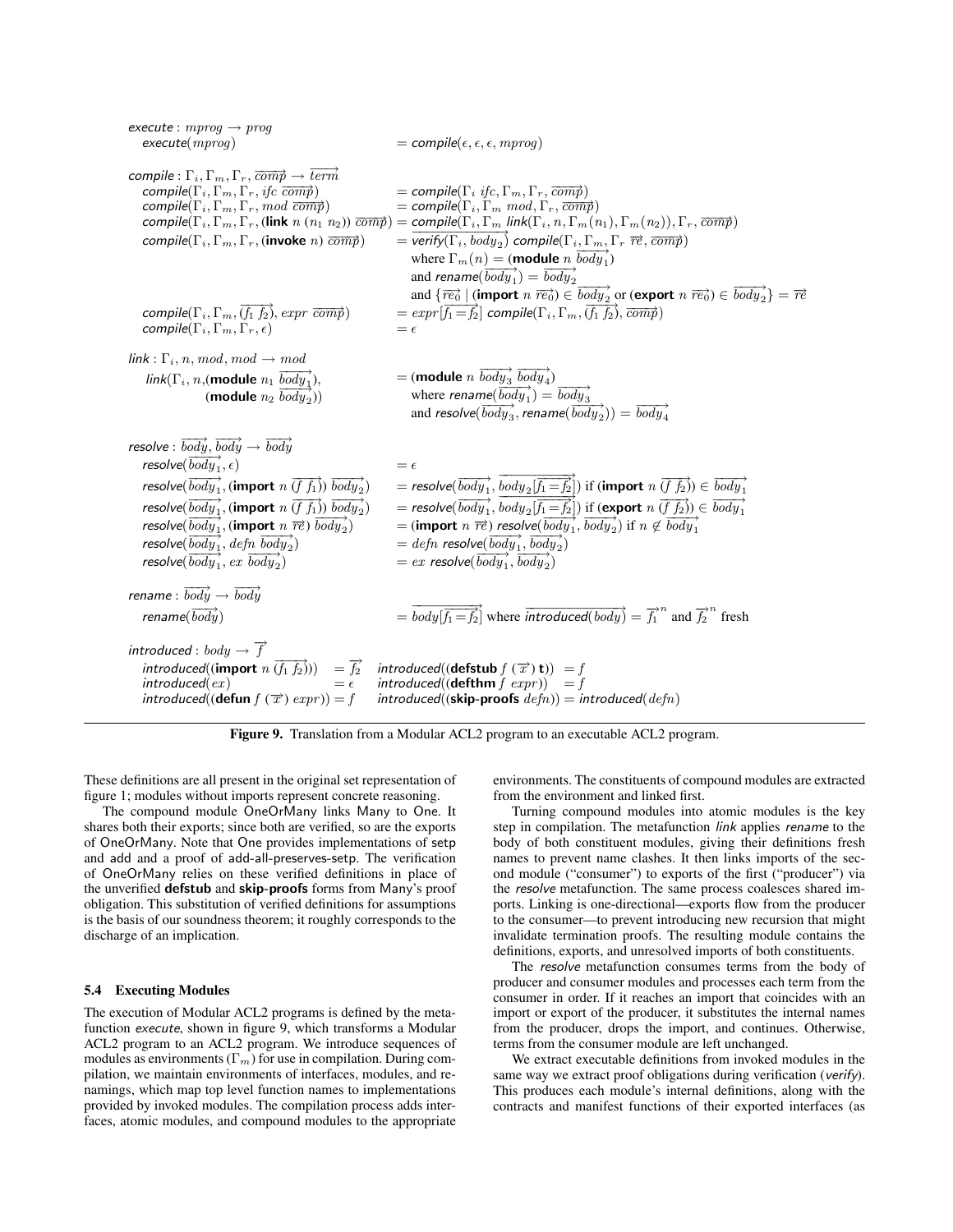| PFPROG<br>$\Gamma_e^0 \vdash_t \textit{prog}$<br>$\vdash_s \textit{prog}$   | PFTERM <sub>0</sub><br>$\Gamma_e \vdash_t \epsilon$           | <b>PFTEXPR</b><br>$\Gamma_e \vdash_t \overrightarrow{term}$<br>$\Gamma_e \vdash_t \exp r \overrightarrow{term}$ | <b>PFTDEFN</b>           | $\Gamma_e \vdash_d defn \qquad \Gamma_e$ theory(defn) $\vdash_t \overrightarrow{term}$<br>$\Gamma_e \vdash_t \text{defn } \overrightarrow{term}$ |  |
|-----------------------------------------------------------------------------|---------------------------------------------------------------|-----------------------------------------------------------------------------------------------------------------|--------------------------|--------------------------------------------------------------------------------------------------------------------------------------------------|--|
| <b>PFFUN</b><br>$\Gamma_e \vdash_e$ measure(f, $\overrightarrow{x}$ , expr) |                                                               | PFTHM<br>$\Gamma_e \vdash_e \exp r$                                                                             | <b>PFSTUB</b>            | <b>PFSKIP</b>                                                                                                                                    |  |
| $\Gamma_e \vdash_d (\mathbf{defun} f(\overrightarrow{x}) \text{ } expr)$    |                                                               | $\Gamma_e \vdash_d (\mathbf{defthm} f \; expr)$                                                                 | $\Gamma_e \vdash_d \phi$ | $\Gamma_e \vdash_d dskip$                                                                                                                        |  |
|                                                                             |                                                               | <b>Figure 10.</b> Inference rules for ACL2 verification.                                                        |                          |                                                                                                                                                  |  |
| theory : $defn \rightarrow \overrightarrow{expr}$                           |                                                               |                                                                                                                 |                          | measure : $f, \overrightarrow{x}$ , $expr \rightarrow expr$                                                                                      |  |
|                                                                             |                                                               | theory((defun $f(\vec{x})$ expr)) = (equal ( $f(\vec{x})$ ) expr) induction( $f(\vec{x})$ , expr)               |                          | termination conditions (omitted)                                                                                                                 |  |
|                                                                             | theory(( <b>defthm</b> $f$ $expr$ )) = $expr$                 |                                                                                                                 |                          |                                                                                                                                                  |  |
|                                                                             | theory(( <b>defstub</b> $f(\vec{x})$ <b>t</b> )) = $\epsilon$ |                                                                                                                 |                          | induction : $f, \overrightarrow{x}$ , $expr \rightarrow expr$                                                                                    |  |
|                                                                             | theory((skip-proofs $defn)$ ) = theory( $defn$ )              |                                                                                                                 |                          | induction schemes (omitted)                                                                                                                      |  |

Figure 11. Metafunctions for ACL2 verification.

defthm and defun forms). Modules with unresolved imports may not be invoked, so the process does not generate any abstract definitions (defstub or skip-proofs). The extracted definitions are given fresh names to prevent clashes, and the renaming environment is updated.

Top level expressions are linked to invoked modules by appropriate renaming. They are then added to the executable program.

## 5.5 Execution Example

Once again, consider the finite set representation from figure 2. To construct executable code for this program, we must first link together the atomic modules One and Many into OneOrMany.

The linked, atomic form of OneOrMany constructed by link and resolve contains the definitions and exports of One and Many:

```
(module OneOrMany
   (defun setp (xs) (no-duplicatesp-equal xs))
   (defun add (x \times s) (add-to-set-eql x \times s))
   (export IOne)
   (defun add-all (xs ys)
      (cond ((endp xs) ys)
             ((\text{consp xs}) (\text{add (car xs)} (\text{add-all } (\text{cdr xs}) ys))))))(export IMany))
```
It no longer contains the import of IOne from Many; add-all and add-all-preserves-setp now refer to the concrete definitions of setp and add from One.

Compilation completes by invoking OneOrMany, exposing its definitions and the assertions of its exported contracts and allowing top-level expressions to refer to them:

```
(defun setp (xs) (no-duplicatesp-equal xs))
(defun add (x \times s) (add-to-set-eql x \times s))
```

```
(defthm add-preserves-setp
  (implies (setp xs)
           (setp (add x xs)))
```

```
(defun add-all (xs ys)
     (cond ((endp xs) ys)
                 ((\mathbf{consp}\times s)(\mathbf{add}\times(\mathbf{car}\times s)(\mathbf{add}\cdot\mathbf{all})(\mathbf{cdr}\times s)(\mathbf{ys}))))
```
(defthm add-all-preserves-setp (implies (and (true-listp xs) (setp ys)) (setp (add-all xs ys))))

(add-all (list 1 2 3) (list 2 3 4))

Aside from the reordering of add-preserves-setp and add-all, this program is the same as the original monolithic program from figure 1. Modular ACL2's compilation process has produced a program that contains assertions of all contracts exported by the invoked module OneOrMany, and whose soundness follows from the verification of the atomic modules One and Many. Due to the verification step, this program can be safely run in ACL2's program mode, bypassing logical verification for efficient execution.

# 6. Soundness and Expressivity

Adding linguistic machinery to the programming language of a theorem prover demands a rigorous soundness proof. Our previous report [5] skipped this step in favor of experiments concerning the pragmatics of our modules. In this section we supply a complete soundness theorem. We establish that the translation to executable code preserves verified contracts. Therefore, once a program's atomic modules have been verified, its fully-linked executable form is verified as well. The proof not only demonstrates the correctness of our approach, but guarantees modular reasoning; conclusions drawn about a module once can be applied anywhere it may be linked.

We also establish the expressivity of our system. As our initial experiments demonstrated, Modular ACL2 without manifest functions could not express all possible decompositions of a proof into modules. We present a proof that our new system can, thus confirming the completeness of our specification language with respect to the theorem prover's logical rules.

The section starts with a formal model of the ACL2 logic. This is followed by our soundness proof. It finishes with a proof of the expressivity of Modular ACL2 by inspection of the language.

## 6.1 The Logical Meaning of ACL2

Before we can establish the soundness of Modular ACL2, we must describe what it means for an ACL2 program to be provable. Our formalization, shown in figure 10, is based on Kaufmann and Moore's work [14, 15]. Supporting definitions are in figure 11.

The primary judgment,  $\vdash_s$  prog, defines the provability of whole programs. It is built up by iteration over terms. Analogously, whole programs. It is been apply increased for terms. That exposity, the judgment  $\Gamma_e \vdash_t \overline{term}$  describes the provability of terms in a "theory environment"  $\Gamma_e$  of expressions representing proved theorems. The environment  $\Gamma_e^0$  represents the initial theory of ACL2.

Top level expressions add nothing to the environment. Definitions are verified according to the judgment  $\Gamma_e \vdash_d \text{def}n$ . Then their conclusions are added to the environment. The judgment  $\Gamma_e \vdash_e \text{expr}$  means that  $\exp r$  is provably valid and is used to check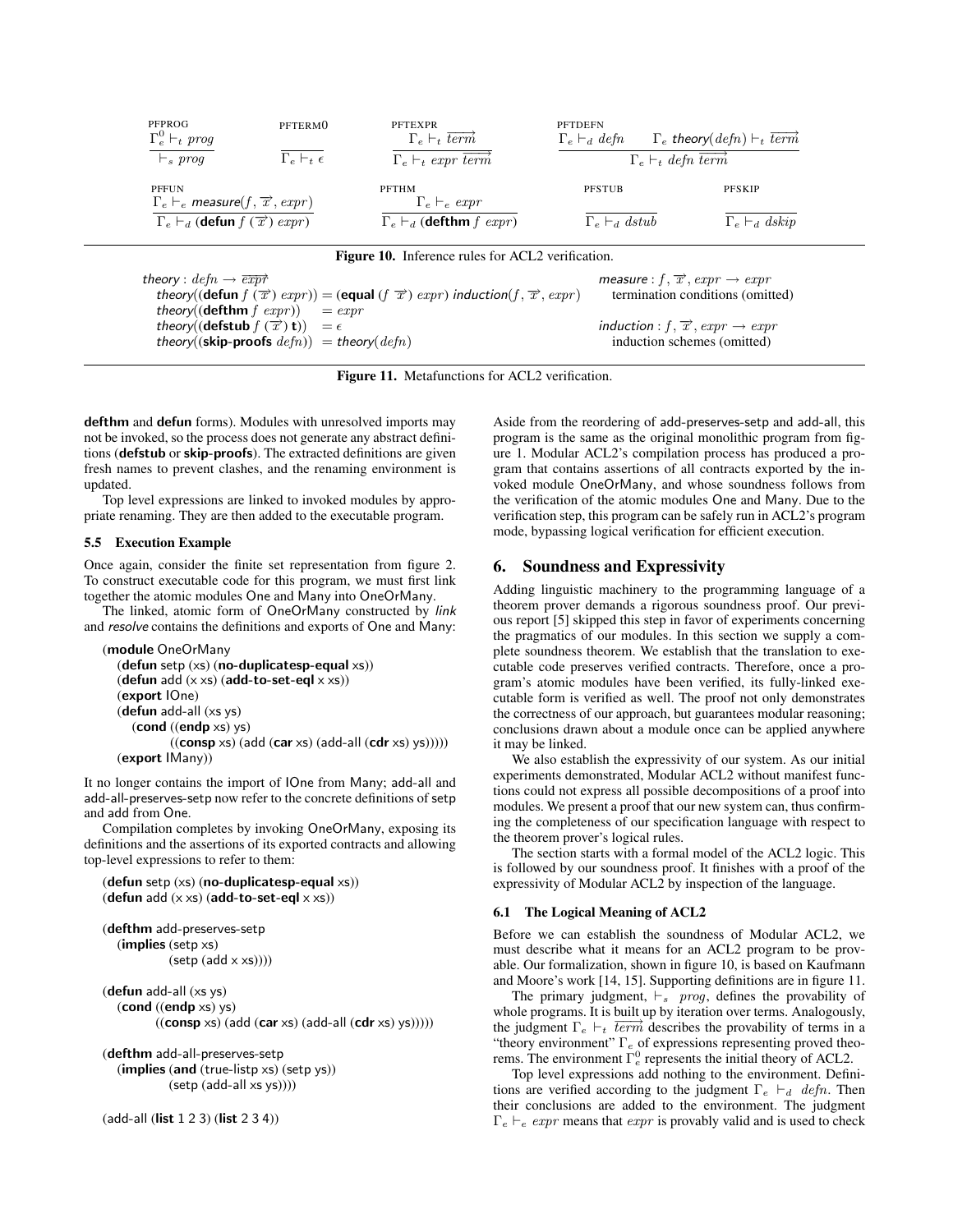| $\Gamma_e \vdash_t$ verify( $\Gamma_i$ , (import $n \overrightarrow{(f f_1)}$ ) $\overrightarrow{body}$ )                                                                                                                                                             |               | [def. verify]  |
|-----------------------------------------------------------------------------------------------------------------------------------------------------------------------------------------------------------------------------------------------------------------------|---------------|----------------|
| $\Gamma_e \vdash_t \text{assume}(spec)$ $\left  \overrightarrow{f=f_1} \right $ verify $\left( \Gamma_i, \overrightarrow{body} \right)$                                                                                                                               | $\Rightarrow$ | [lemma 7]      |
| $\Gamma_e \vdash_t \mathsf{assume}(spec)[\widehat{f=f_2}]\mathsf{verify}(\Gamma_i,\overrightarrow{body})[\overrightarrow{f_1=f_2}]$                                                                                                                                   | $\Rightarrow$ | [lemma 8]      |
| $\Gamma_e$ theory(assume(spec)[ $\vec{f} = \vec{f}_2$ ]) $\vdash_t$ verify( $\Gamma_i$ , $\overrightarrow{body}$ )[ $\vec{f}_1 = \vec{f}_2$ ]                                                                                                                         |               | [lemma 5]      |
| $\Gamma_e$ theory(assume(spec)[ $\widehat{f=f_2}$ ]) $\vdash_t$ verify( $\Gamma_i$ , $\overrightarrow{body}$ [ $\overrightarrow{f_1}$ = $\overrightarrow{f_2}$ ])                                                                                                     | ≡             | [lemma 9]      |
| $\Gamma_e$ theory(assert(spec)[ $\overrightarrow{f=f_2}$ ]) $\vdash_t$ verify( $\Gamma_i$ , $\overrightarrow{body}$ [ $\overrightarrow{f_1}$ = $\overrightarrow{f_2}$ ])                                                                                              | $\Rightarrow$ | [ind. $hyp.]$  |
| $\Gamma_e$ theory(assert(spcc)[ $\overrightarrow{f=f_2}$ ]) theory(verify( $\Gamma_i$ , $\overrightarrow{body_1}$ )) $\vdash_t$ verify( $\Gamma_i$ , resolve( $\overrightarrow{body_1}$ , $\overrightarrow{body_1}$ $\overrightarrow{f_1}$ $\overrightarrow{f_2}$ ])) | $\equiv$      | [def. verify]  |
| $\Gamma_e$ theory(verify( $\Gamma_i$ , $\overrightarrow{body_1}$ )) $\vdash_t$ verify( $\Gamma_i$ , resolve( $\overrightarrow{body_1}$ , $\overrightarrow{body_1}$ $\overrightarrow{f_1}$ $\overrightarrow{f_2}$ )))                                                  |               | [def. resolve] |
| $\Gamma_e$ theory(verify( $\Gamma_i$ , $\overrightarrow{body_1}$ )) $\vdash_t$ verify( $\Gamma_i$ , resolve( $\overrightarrow{body_1}$ , (import $n \overrightarrow{(f f_1)}$ ) $\overrightarrow{body})$ )                                                            |               |                |

Figure 12. Equational reasoning used in lemma 3.

both explicit conjectures and the measure conjectures (termination arguments) of functions.

Function definitions require a termination argument to be verified. Termination conditions are computed by the measure metafunction (not shown here; see Kaufmann and Moore [14] for the details of ACL2 measure conjectures). Each admitted function contributes two expressions to the program's theory: its definition (expressed with the equal function) and its implicit induction scheme, if any (computed by the induction metafunction, also omitted).

Conjecture definitions require their body expression to be verified. Then the theorems are added to the theory. Logically this is unnecessary, as the theory already entails the conclusion; however, the addition is sound and models the rules added by the ACL2 theorem prover to aid its proof search algorithm.

Stubs have neither proof obligations nor new introduced theorems; they only introduce a name. Definitions inside skip-proofs are considered "provable" without verification, but introduce expressions to the theory regardless. We omit the definition of expression provability, relying instead on the prior formalization [14] and the well-known properties of first-order logic.

#### 6.2 Proof of Soundness

The soundness of the compilation process follows from the modular verification and syntactic well-formedness of the input program. We present a sketch of the proof, with key theorems describing the verification of individual components, the soundness of compound module linking, and the logical properties of substitution.

It makes no sense to consider the provability of a syntactically ill-formed program. For instance, introducing two different definitions for the same function name results in unsoundness. All of the provability judgments in figures 10 (for ACL2) and 7 (for Modular ACL2) are implicitly predicated on their constituents being well-formed. ACL2 requires that all stub, function, and theorem names be distinct and have no forward references. Modular ACL2 requires the same of interface and module names. Atomic modules must import or export each external name by at most one interface (not counting extensions). Compound modules must obey the same rule, which in turn requires nominal linking, i.e. definitions resolved by linking must be imported and exported via the same interface. Soundness requires all of these properties to hold true at all stages of verification and linking; however, for space reasons we do not present a formal treatment of them here.

For our proof, we introduce the abbreviation  $\Gamma_i \vdash_m \Gamma_m$ , which means  $\overline{\vdash_s}$  obligations( $\Gamma_i$ , mod) when  $\Gamma_m = \overline{mod}$ .

## **Main Theorem.** *If*  $\vdash_p mprog$ *, then*  $\vdash_s$  *execute*(*mprog*).

Here we state the soundness of Modular ACL2 with respect to ACL2: if the theorem prover verifies the proof obligations of each

module in a syntactically well-formed program, then the linked executable code is provable as well.

*Proof.* The main theorem generalizes to lemma 1, which reasons component-wise about the body of mprog. П

**Lemma 1.** *If*  $\Gamma_i \vdash_m \Gamma_m$  *and*  $\Gamma_i \vdash_c \overline{comp}$ *, then*  $\Gamma_e \vdash_t \text{compile}(\Gamma_i, \Gamma_m, \Gamma_r, \overline{comp})$ .

Note that  $\Gamma_r$  affects only top-level expressions, and thus plays no role in logical soundness, just well-formedness.

*Proof.* By induction over  $\overrightarrow{comp}$ , and by cases on its components.

#### **Case**  $\epsilon$ **:** Trivial.

- **Case** ifc  $\overline{comp}$ : In this case, ifc is simply moved from the sequence of components to the interface environment (in both verification and compilation). We show that adding ifc to  $\Gamma_i$ entails  $\Gamma_i$  ifc  $\vdash_m \Gamma_m$ : the proof obligations of each module are unchanged, as they make no reference to  $ifc$ . By PFIFC, we reduce the proof to the inductive hypothesis.
- **Case** mod  $\overrightarrow{comp}$ : In this case, mod is a verified atomic module. We record its verification by storing it in the module environment. Adding mod to  $\Gamma_m$  trivially entails  $\Gamma_i \vdash_m \Gamma_m \text{ mod.}$ Using PFMOD, the proof reduces to the inductive hypothesis.
- **Case (link**  $n (n_1 n_2)$ )  $\overline{comp}$ : Here we must prove that linking two verified constituents produces a verified module. In lemma 2 below, we show that  $link(\Gamma_i, n, \Gamma_m(n_1), \Gamma_m(n_2))$  is provable in  $\Gamma_e$  and  $\Gamma_i$ . We finish with PFLINK and the inductive hypothesis.
- **Case** inv  $\overrightarrow{comp}$ : Invocation renames module bodies. We show in lemma 4 that this is logically equivalent to renaming the resulting definitions. In lemma 6, we also show that the definitions' provability is preserved. By rule PFINV the proof reduces to the inductive hypothesis.

**Case**  $expr \overrightarrow{comp}$ : By PFCEXPR and the inductive hypothesis. □

**Lemma 2.**  $\vdash_s$  obligations( $\Gamma_i$ , link( $\Gamma_i$ , n, mod<sub>1</sub>, mod<sub>2</sub>)) *holds if*  $\vdash_s$  obligations( $\Gamma_i, mod_1$ ) and  $\vdash_s$  obligations( $\Gamma_i, mod_2$ ).

The crux of our proof is to establish the soundness of linking.

*Proof.* Let  $mod_1$  be (module  $n_1$   $\overrightarrow{body_1}$ ) and  $mod_2$  be (module  $n_2$   $\overline{body}_2$ ). By definition,  $link(\Gamma_i, n, mod_1, mod_2)$  is (**module**  $n \frac{body_3}{body_3}$   $\frac{L}{body_4}$ ) where  $\frac{body_3}{body_3}$  = rename( $\frac{body_1}{body_1}$ ) and  $\frac{body_4}{body_4}$  = resolve( $\overline{body}_3$ , rename( $\overline{body}_2$ )). By rule PFPROG and the definition of obligations, we must prove:

$$
\Gamma_e^0 \vdash_t \overrightarrow{\textit{verify}(\Gamma_i,\textit{body}_3)} \overrightarrow{\textit{verify}(\Gamma_i,\textit{body}_4)}
$$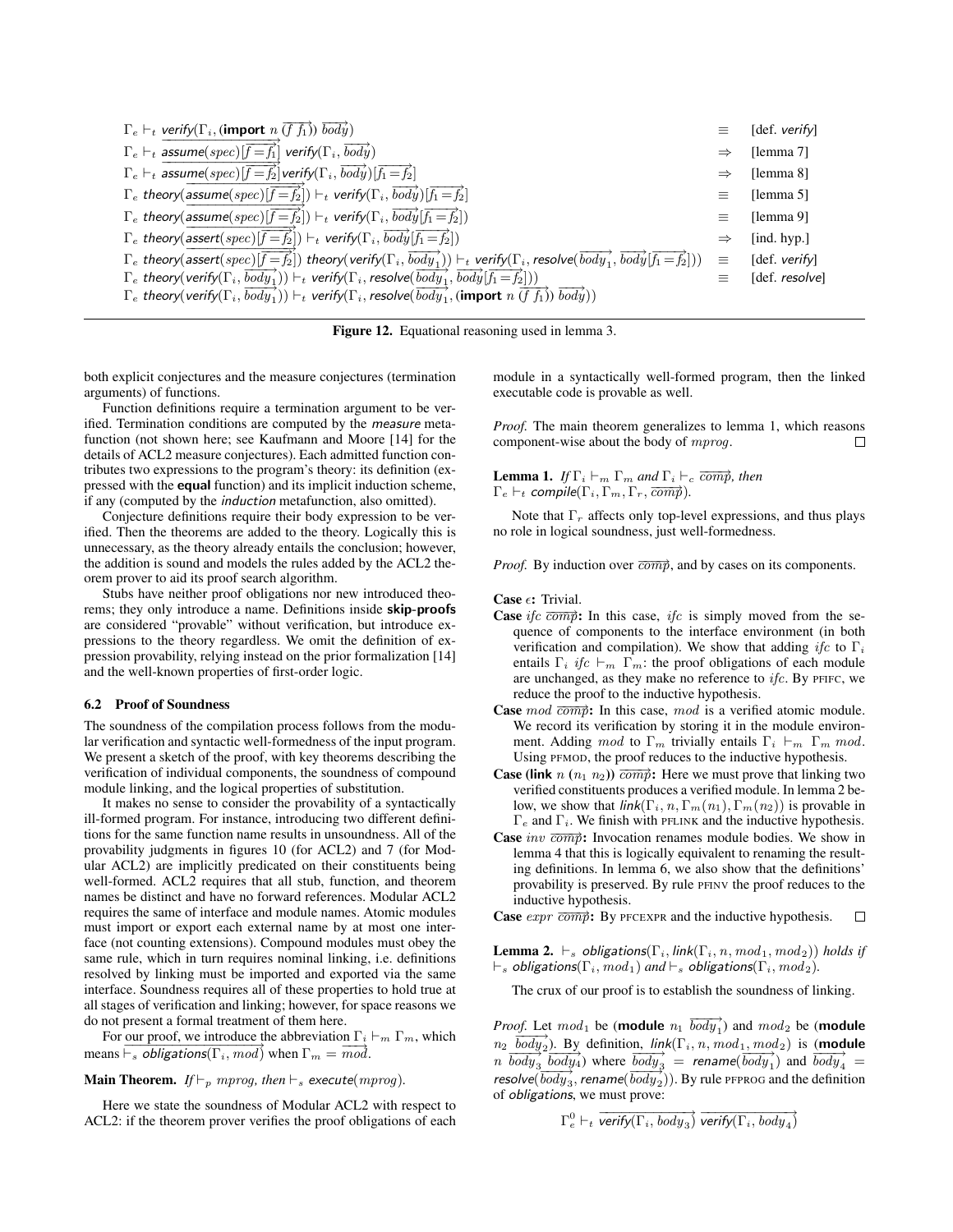

Figure 13. Verification of the interpreter experiment in Dracula.

We apply lemma 6 to show that  $\overrightarrow{body_1}$ 's provability entails  $\overrightarrow{body_3}$ 's. Then by lemma 8, we can focus on the second set of obligations and it suffices to prove:

$$
\Gamma_e^0 \; \overline{theory( \textit{verify}(\Gamma_i, \textit{body}_3))} \vdash_t \overline{\textit{verify}(\Gamma_i, \textit{body}_4)}
$$

Lemma 6, applied to  $\overrightarrow{body_2}$ , shows that *rename*( $\overrightarrow{body_2}$ ) is provable. Now we must demonstrate that resolve correctly discharges the assumptions of the second module. We call this lemma 3. П

**Lemma 3.** If  $\Gamma_e \vdash_t \overline{verify(\Gamma_i, body_2)}$  and  $\overrightarrow{body}_3$  = resolve( $\overrightarrow{body}_1$ ,  $\overrightarrow{body}_2$ ), then  $\Gamma_e$  theory(verify( $\Gamma_i$ , body<sub>1</sub>))</sub>  $\vdash_t$  verify( $\Gamma_i$ ,  $\overrightarrow{body_3}$ ).

*Proof.* By induction on the length of  $\overrightarrow{body_2}$  and by cases on its first element. Only the case for imports is nontrivial; we omit the rest. Assume  $\overline{body_2}$  = (**import**  $n(\overline{f_1})$ )  $\overline{body}$ . Let  $\Gamma_i(n)$  = (interface  $n \overline{spec}$ ). We proceed by cases on  $\overline{body}_1$ .

**Case** (export  $n(\overrightarrow{f_2}) \in \overrightarrow{body_1}$ : In this case, *resolve* removes the import from  $\overline{body_2}$  and renames the remainder based on the export from  $\overline{body}_1^2$ . We show that this transformation is sound: after renaming, the logical obligations of the export fill in precisely the logical assumptions of the removed import. We rely on lemma 9 to equate assumptions with obligations. The proof proceeds by equational reasoning in figure 12.

**Case (import**  $n(\overrightarrow{f_2}) \in \overrightarrow{body_1}$ : This case proceeds as above, but without the appeal to lemma 9.<br> **Se**  $n \notin \overrightarrow{body}_1$ : Trivial.

**Case** 
$$
n \notin \overrightarrow{body_1}
$$
: Trivial.

 ${\bf Lemma \ 4.} \ \ If \ \Gamma_e \vdash_t \ obligations(\Gamma_i, \epsilon, \textit{rename}(\ \overrightarrow{body})), \ then$  $\Gamma_e \vdash_t \text{ rename}(\text{obligations}(\Gamma_i, \epsilon, \overline{\text{body}})).$ 

**Lemma 5.** verify $(T_i, \overrightarrow{body} | \overrightarrow{f_1} = \overrightarrow{f_2})$  = verify $(T_i, \overrightarrow{body} | \overrightarrow{f_1} = \overrightarrow{f_2})$ ).

*Proof.* By the definitions of verify and substitution. Lemma 4 follows as a corollary. □

**Lemma 6.** If  $\Gamma_e \vdash_t \overrightarrow{defn}$ , then  $\Gamma_e \vdash_t$  rename( $\overrightarrow{defn}$ ). **Lemma 7.** If  $\Gamma_e \vdash_t \overrightarrow{term}$  and  $\overrightarrow{f \not\in \overrightarrow{term}}$ , then  $\Gamma_e \vdash_t \overrightarrow{term}$   $\overrightarrow{f_0 = f}$ . *Proof.* This follows from the proof of soundness of simple functional instantiations [15]. Lemma 6 follows as a corollary.  $\Box$ 

**Lemma 8.**  $\Gamma_e \vdash_t \overrightarrow{defn_1} \overrightarrow{defn_2}$  if and only if both  $\Gamma_e \vdash_t \overrightarrow{defn_1}$  $and \Gamma_e$   $\frac{\text{theory}(defn_1)}{\text{theory}(defn_1)}$   $\vdash_t \frac{\text{deg}n_2}{\text{deg}n_2}$ 

*Proof.* Both directions follow by induction over  $\overrightarrow{defn_1}$ .  $\Box$ 

**Lemma 9.** theory(assume(spec)) = theory(assert(spec)).

 $\Box$ *Proof.* By definitions of theory, assume, and assert.

#### 6.3 Expressivity Proof

Expressivity means that any decomposition of a proof in the core grammar of ACL2 into contiguous blocks of definitions can be represented as a set of modules in Modular ACL2, and the theorem prover can verify the modular program if it can verify the original.

The translation from a proof to modules is straightforward. Each section of the proof corresponds to one atomic module and one interface. The interface contains a manifest function for every function and a contract for every conjecture. Essentially, the interface exactly reconstructs the sequence of definitions. Each interface extends those before it. The corresponding atomic module imports the previous interfaces and exports the matching interface. The module need not contain any definitions, as all components of the specifications are concrete (assuming no stubs in the source proof). The modular program concludes by progressively linking the modules together in order; the final compound module consisting of all the proof sections can be invoked to run the original ACL2 program.

This translation relies on the one-to-one mapping between core ACL2 definitions and Modular ACL2 specifications (other than extend). Each interface expresses precisely the definitions of one section of the proof. The proof obligation of each atomic modules starts with an import that recreates the logical environment of the proof section as it was in the ACL2 version, and it concludes with an export that entails the same logical verification as well.

The formal proof of correctness of this translation follows by induction over the sequence of modules. The proof obligations of the modules can be shown to be a partitioning of the proof obligations of the original ACL2 program by the argument above.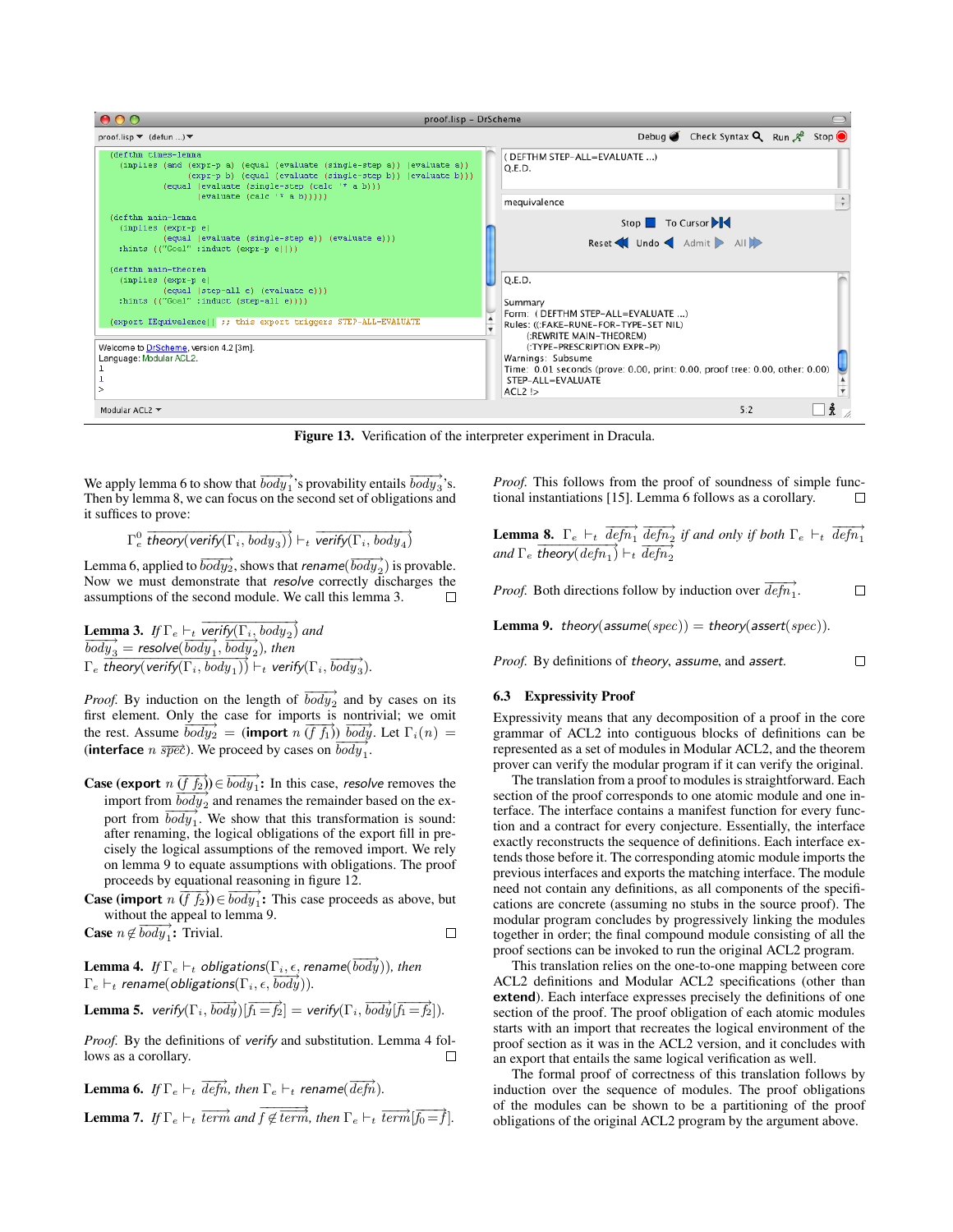|                          | <b>Optimizations</b>   |                |                  |      |        |
|--------------------------|------------------------|----------------|------------------|------|--------|
| Lemmas                   | Mono                   | 20             | 40               |      | 80 Mod |
| modulo/range             | 0.04                   |                | $0.04$ 0.04      | 0.04 | 0.04   |
| random-nat/range         | 0.05                   |                | $0.05$ 0.05 0.05 |      | 0.05   |
| worm-turn/uncrossed      | 0.19                   |                | $0.19$ $0.19$    | 0.19 | 0.04   |
| game-tick/gamep          | 142.88 19.08 6.35 2.00 |                |                  |      | 0.01   |
| game-key/gamep           | 22.73                  | 2.92 2.93 1.85 |                  |      | 0.01   |
| game-tick/in-bounds      | 136.67 19.51 6.13 2.28 |                |                  |      | 0.01   |
| game-key/in-bounds       | 22.63                  | 2.87 2.88 1.22 |                  |      | 0.01   |
| game-tick/uncrossed      | 320.84 16.19 6.23 2.29 |                |                  |      | 0.02   |
| game-key/uncrossed       | 51.86                  |                | 5.93 5.96 2.14   |      | 0.02   |
| $connected$ -gamep/gamep | 60.94                  |                | $0.00\ 0.00$     | 0.00 | 0.01   |
| <b>Improvements</b>      |                        | Q              | 21               | 52   |        |

Figure 14. Benchmarks of Worm game proof.

| Lemmas                   | Mono  | Mod  |
|--------------------------|-------|------|
| single-step-expr         | 10.01 | 0.01 |
| single-step-calc         | 10.03 | 0.01 |
| $single-step/evaluate/+$ | 0.96  | 0.06 |
| single-step/evaluate/-   | 0.92  | 0.06 |
| single-step/evaluate/*   | 0.94  | 0.06 |
| single-step/evaluate     | 3.08  | 0.02 |
| step-all=evaluate        | 0.00  | 0.00 |
|                          |       |      |

† failed without additional hints

Figure 15. Benchmarks of interpreter proof.

## 7. Implementation and Benchmarks

In our previous report [5], we describe a prototype implementation of Modular ACL2 and present experiments comparing modular proofs to the same proof in monolithic form. Since that writing, the implementation of Modular ACL2 has been updated with translucent interfaces and released for public download as part of Dracula.

Dracula [26], the dialect of ACL2 for the DrScheme programming environment [7], includes a simulation of Modular ACL2's runtime behavior and an interface to the theorem prover for logical verification. Dracula links and runs modules in its own simulation based on figure 9. Each module is compiled [3, 8] to a closure that extends a table of imports with a set of exports; compound modules are constructed by function composition. Module invocation calls a closure with an empty mapping and exposes the resulting exports.

The implementation also generates proof obligations for each module based on figures 7 and 8. The compiled syntax of each module is annotated with the proof obligation; Dracula extracts the annotations and sends them to ACL2 as directed by the user. Dracula automatically resets the theorem prover upon starting each module.

Figure 13 shows the final fragment of the interpreter experiment from section 5 in Dracula. On the left, the definitions window (top) contains the program and the interactions window (bottom) shows the result of the top level calls to evaluate and step-all. On the right, there are a proof summary (top), proof controls (middle), and a transcript of the theorem prover's output (bottom). The proof summary, transcript, and definitions window highlighting all indicate that the IEquivalence module is successfully verified.

## 7.1 Proof Experiments

In support of our claim concerning modular theorem proving, we present benchmarks for our three experiments, comparing their modular proofs to monolothic versions. The latter were produced

| <b>DFS</b> Lemmas    | NLG        | ELG  | Mod  |
|----------------------|------------|------|------|
| subsetp-equal-prefix | 0.01       | 0.01 | 0.02 |
| neighbors/nodes      | $0.00^{+}$ | 0.00 | 0.00 |
| choose-route/pathp   | 0.20       | 0.18 | 0.17 |
| find-route/pathp     | 0.02       | 0.01 | 0.04 |
|                      |            |      |      |
|                      |            |      |      |
| <b>BFS</b> Lemmas    | NLG        | ELG  | Mod  |
| choose-route/pathp   | 0.01       | 0.01 | 0.01 |
| search-routes/pathp  | 0.02       | 0.02 | 0.02 |
| find-route/pathp     | 0.00       | 0.00 | 0.01 |

| Figure 16. Benchmarks of graph search proofs. |  |  |
|-----------------------------------------------|--|--|
|                                               |  |  |

|                     | Mono   | Mod    |
|---------------------|--------|--------|
| Worm                | 134.77 | 135.40 |
| <b>Interpreters</b> | 115.67 | 116.37 |
| <b>DFS/NLG</b>      | 9.03   | 9.00   |
| <b>DFS/ELG</b>      | 13.82  | 13.88  |
| <b>BFS/NLG</b>      | 158.19 | 158.11 |
| <b>BFS/ELG</b>      | 444.28 | 445.15 |

Figure 17. Benchmarks of monolithic vs. modular execution.

by concatenating all the proof obligations together in one file. For each program, we compare both verification and execution times.<sup>2</sup>

As shown in our prior work, the video game experiment demonstrates the search space explosion common to monolithic proof attempts. As the theorem prover accrues logical rules, the time to prove lemmas increases. The modular version, however, starts with a "clean slate" after each module boundary. By the end of the proof, the monolithic takes several orders of magnitude longer for key lemmas than the worst times of the modular version. Figure 14 shows this discrepancy in the "Mono" and "Mod" columns, listing the slowest lemmas for both proof attempts.

Professional ACL2 programmers are able to tune the performance of monolithic ACL2 proofs by giving "hints" that disable appropriate logical rules. To compare the benefits of modularity to these hints, we optimized the monolithic proof of the "Worm" game by the following process. At each step, we identified the slowest lemma and used ACL2's accumulated-persistence profiling tool to identify which rules the theorem prover was spending the most time on during the proof attempt. We added a hint to the lemma instructing the theorem prover to disable the most time-consuming rule during future proof attempts, then tried it again and measured the difference. We kept the hints that improved the verification speed and discarded those that made it take longer (or fail). The middle columns of figure 14 show the results of the first 20, 40, and 80 attempts to disable rules in the 83-lemma proof. Nine successes out of the first 20 attempts dramatically improve the prover's running time, improving some of the slowest lemmas by a factor of ten. The next 60 attempts have less of an impact; most of the slow lemmas remain at a few seconds of theorem proving time, compared to the modular proof in which all lemmas run in 0.05 seconds or less.

Benchmarks of the graph and interpreter experiments show similar results; see figure 15 and 16. Though the proof times do not show as great a difference, monolithic proofs in both experiments fail to complete when converted to monolithic form. In the interpreter experiment, three lemmas in the components for single-step

<sup>2</sup> All times are measured in seconds based on the average of five trials. All benchmarks were performed on a 2 GHz dual-core MacBook with 4GB RAM running Mac OS X 10.5.6. We used ACL2 3.5 built on Clozure Common Lisp 1.3 and Dracula 8.2 in DrScheme 4.2.